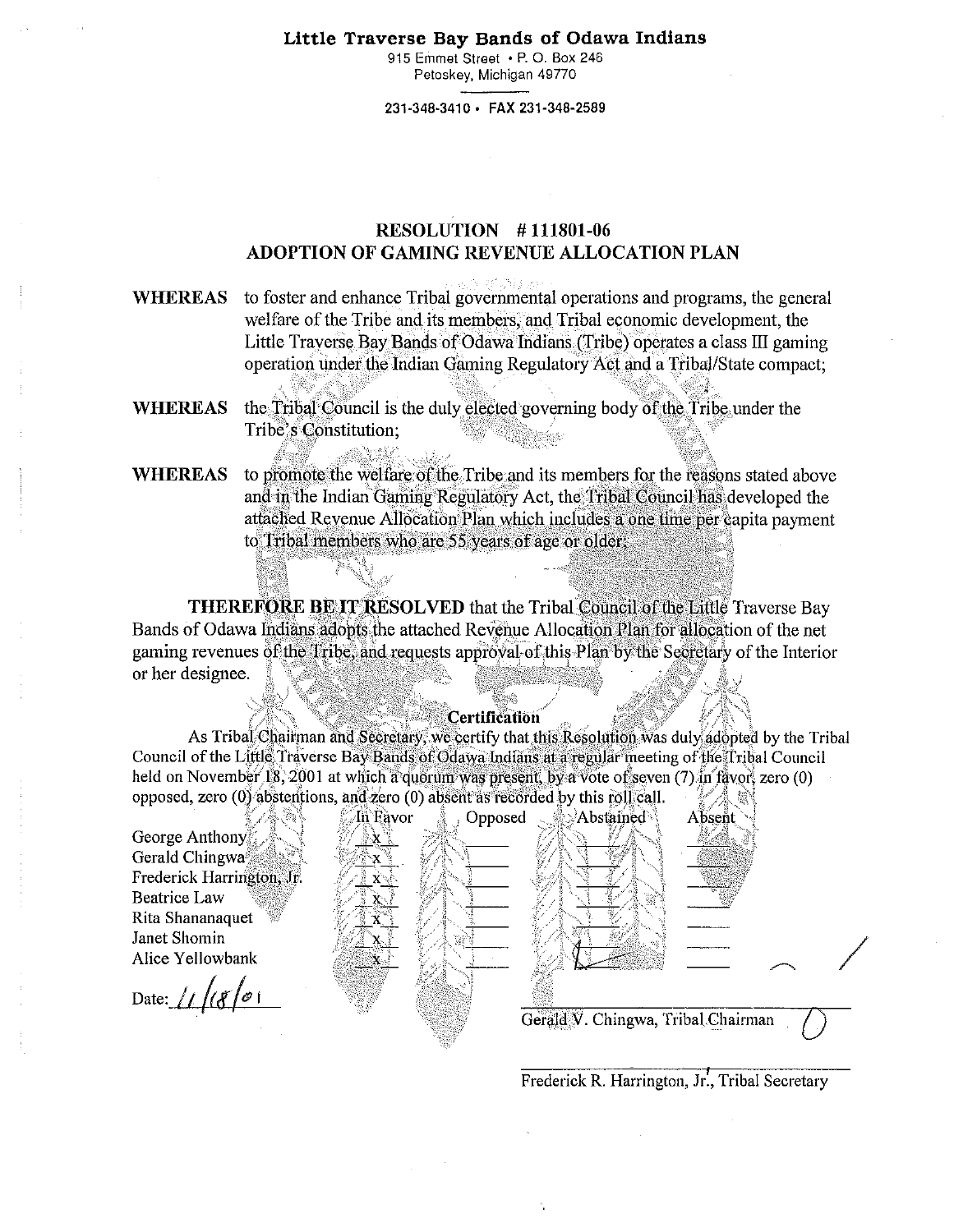### **GAMING REVENUE ALLOCATION PLAN**

### **SECTION I. STATEMENT OF POLICY**

To promote the general welfare of the Tribe and its members, this Plan is intended to provide for a per capita distribution from revenues of the Tribe's gaming enterprise of \$ 500.00 to duly enrolled Tribal members who are at least fifty five years of age on December 31, 2001. This Plan only authorizes a single payment. This Plan combines both the per capita plan and the revenue allocation plan of the Tribe.

## **SECTION II. DEFINITIONS**

A. "Council" means the duly elected governing body of the Little Traverse Bay Bands of Odawa Indians.

B. "Members" means those persons who are duly enrolled in **the** Little Traverse Bay Bands of Odawa Indians.

C. "Need based public benefit program" means programs which use the amount of the applicant's monthly or annual income as one factor in determining eligibility.

D. "Net Revenues" means gross revenues of tribal gaming activities less amounts paid out as, or paid for, prizes and total operating expenses, including debt service, lease payments, and payments made to the State of Michigan and local units of government under the Tribe's class HI compact with the State of Michigan.

E. "Plan" means this Per Capita Distribution and Revenue Allocation Plan.

F. "Revenue Allocation Plan" means the revenue allocation plan included in Section HI providing a percentage allocation of uses of funds derived from Tribal gaming operations.

G. "Tribe" means the Little Traverse Bay Bands of Odawa Indians.

## **SECTION III. APPROPRIATIONS AND APPLICATION OF TRIBAL GAMING REVENUES**

A. In order to provide for the general welfare of the Tribe and its members, the Council shall review in the months of March and September of each year the income, expenses and management of Tribal gaming operations, and after due consideration of the need to fund Tribal government operations and programs, the overall needs of the Tribe and its members, and the need to promote tribal economic development, shall decide whether to make any changes to the Revenue Allocation Plan providing for appropriate percentage allocation of Tribal Gaming Revenues within the annual budget of the Tribe. An affirmative vote of at least a majority of the

LTBB Revenue Allocation Plan, adopted by Resolution 111801-06 on November 18, 2001, Page 1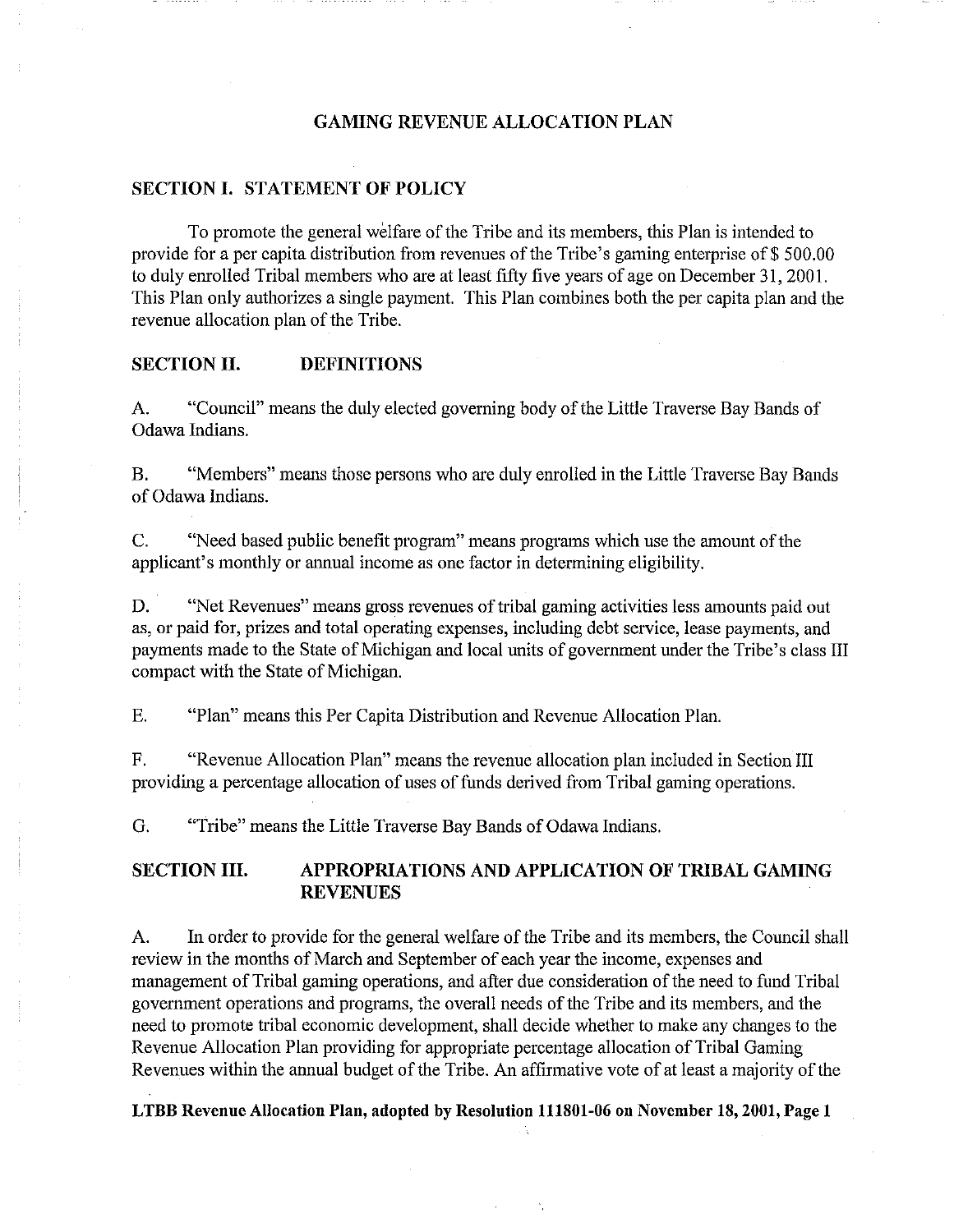members of the Council shall be required to approve any changes to the Revenue Allocation Plan. The only per capita payment authorized by this Plan is the one-time elders distribution described herein.

B. The initial allocation of Net Revenues shall be as follows: 33% for Tribal government operations and programs; 33% for the general welfare of the Tribe or its members; 33% to promote economic development; and 1% for charitable donations.

C. The portion allocated to Tribal Government Operations shall help fund: the Council's activities, Executive offices, Finance Department, Computer System, Personnel Department, Property and Procurement Office, Newsletter, Legal Department, Legal Fees, Investigation and audits, Tribal Courts, Constitutional Reform, etc.

D. The portion allocated to General Welfare of the Tribe and its members shall help fund: Education Administration, Tribal Scholarships, Community Education, Headstart support, employee assistance and training, Public Works Department, new homes and mobile homes, repairs and maintenance, Health Department, Tribal Elders Program, the per capita payment to Tribal elders etc.

E. The portion allocated to Economic Development shall help fund: the Planning Department, Business loans, land acquisitions, purchase of businesses, casino expansion, etc.

F. The charitable donations will be decided by the Council based on requests or perceived needs.

### SECTION IV. MEMBERSHIP AND ELIGIBILITY

Persons who are duly enrolled members of the Tribe under the Tribal Constitution and Enrollment Statute who are at least fifty five years of age by midnight on December 31, 2001 shall be eligible to receive a per capita distribution of \$500.00 to be mailed out between December 8, 2001 and January 1, 2002 or upon Secretarial approval of this Plan.

## SECTION V. LEGAL INCOMPETENTS

A. The interests of legally incompetent members entitled to receive the per capita payment shall be disbursed to their legal guardian to be used for the care and comfort of the eligible member.

B. Members whose whereabouts are unknown shall have their money held in an interest bearing account until their whereabouts are known or until reasonable proof of death is presented to the Tribal Court at which time the monies due to the member shall be distributed to their estate. If no heirs can be determined by the Tribal Court, the monies shall be returned to the Tribe.

LTBB Revenue Allocation Plan, adopted by Resolution 111801-06 on November 18, 2001, Page 2